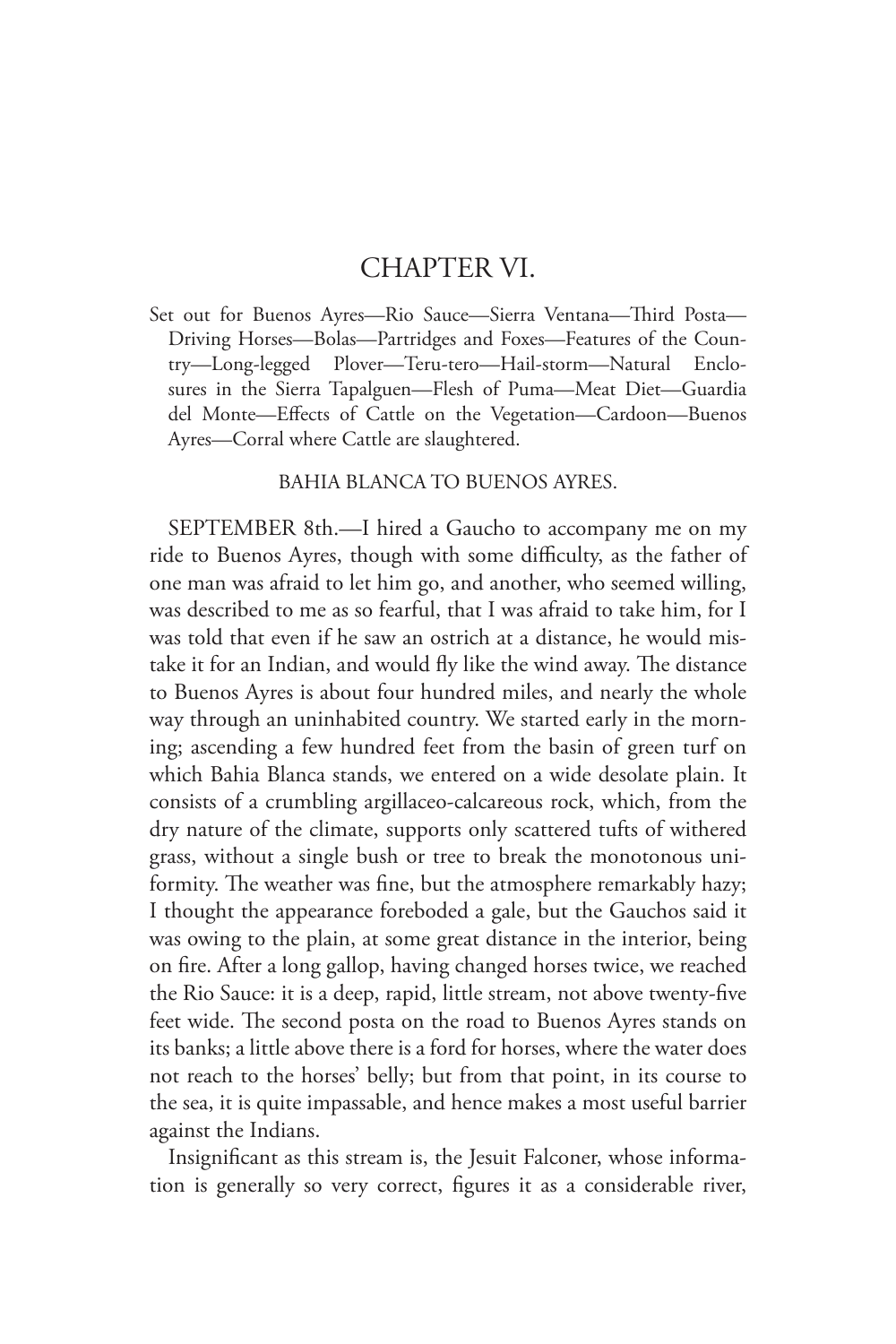rising at the foot of the Cordillera. With respect to its source, I do not doubt that this is the case; for the Gauchos assured me, that in the middle of the dry summer, this stream, at the same time with the Colorado, has periodical floods; which can only originate in the snow melting on the Andes. It is extremely improbable that a stream so small as the Sauce then was, should traverse the entire width of the continent; and indeed, if it were the residue of a large river, its waters, as in other ascertained cases, would be saline. During the winter we must look to the springs round the Sierra Ventana as the source of its pure and limpid stream. I suspect the plains of Patagonia, like those of Australia, are traversed by many watercourses, which only perform their proper parts at certain periods. Probably this is the case with the water which flows into the head of Port Desire, and likewise with the Rio Chupat, on the banks of which masses of highly cellular scoriæ were found by the officers employed in the survey.

As it was early in the afternoon when we arrived, we took fresh horses, and a soldier for a guide, and started for the Sierra de la Ventana. This mountain is visible from the anchorage at Bahia Blanca; and Capt. Fitz Roy calculates its height to be 3340 feet—an altitude very remarkable on this eastern side of the continent. I am not aware that any foreigner, previous to my visit, had ascended this mountain; and indeed very few of the soldiers at Bahia Blanca knew anything about it. Hence we heard of beds of coal, of gold and silver, of caves, and of forests, all of which inflamed my curiosity, only to disappoint it. The distance from the posta was about six leagues, over a level plain of the same character as before. The ride was, however, interesting, as the mountain began to show its true form. When we reached the foot of the main ridge, we had much difficulty in finding any water, and we thought we should have been obliged to have passed the night without any. At last we discovered some by looking close to the mountain, for at the distance even of a few hundred yards, the streamlets were buried and entirely lost in the friable calcareous stone and loose detritus. I do not think Nature ever made a more solitary, desolate pile of rock;—it well deserves its name of *Hurtado*, or separated. The mountain is steep, extremely rugged, and broken, and so entirely destitute of trees, and even bushes, that we actually could not make a skewer to stretch out our meat over the fire of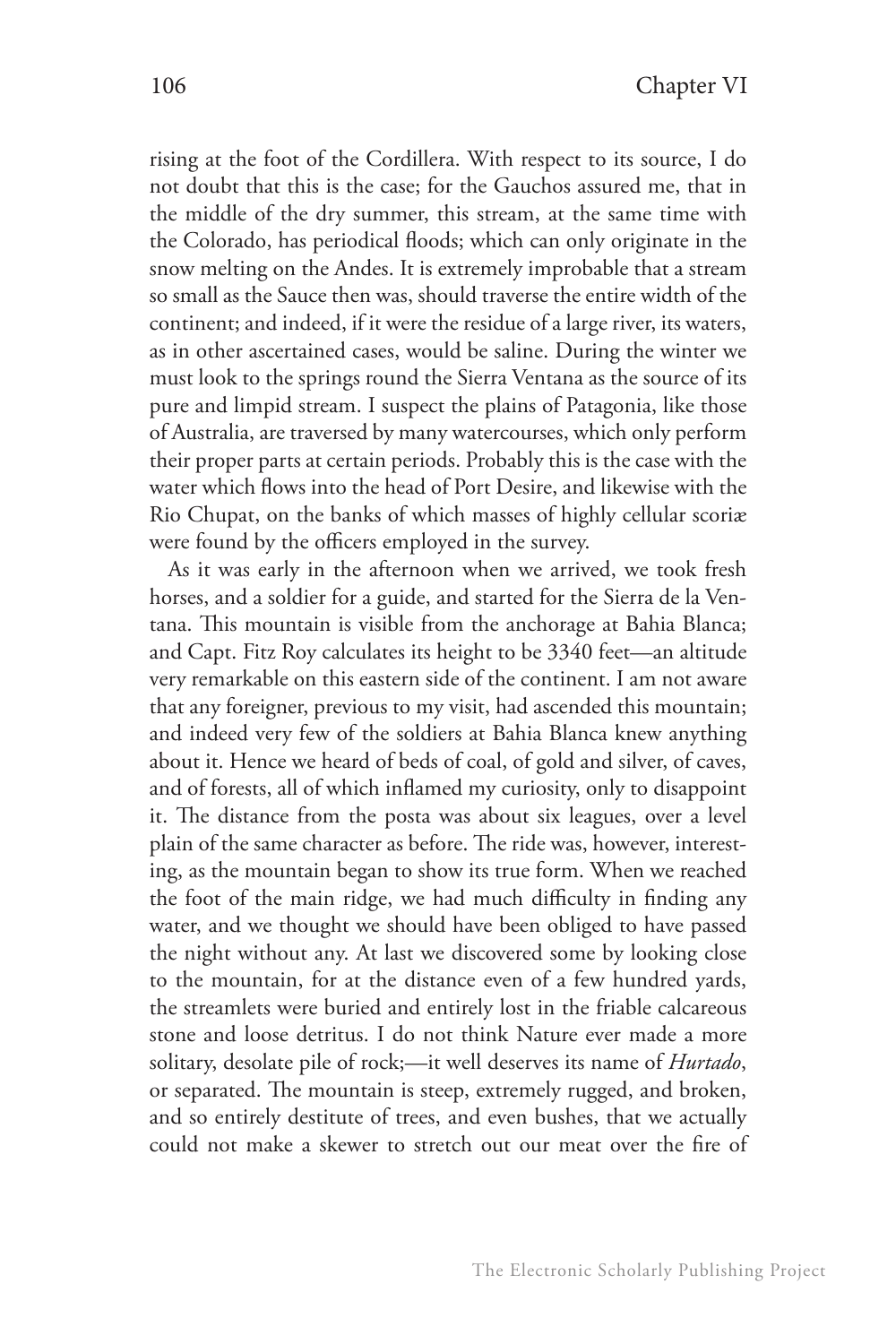thistle-stalks.\* The strange aspect of this mountain is contrasted by the sea-like plain, which not only abuts against its steep sides, but likewise separates the parallel ranges. The uniformity of the colouring gives an extreme quietness to the view;—the whitish grey of the quartz rock, and the light brown of the withered grass of the plain, being unrelieved by any brighter tint. From custom, one expects to see in the neighbourhood of a lofty and bold mountain, a broken country strewed over with huge fragments. Here nature shows that the last movement before the bed of the sea is changed into dry land may sometimes be one of tranquillity. Under these circumstances I was curious to observe how far from the parent rock any pebbles could be found. On the shores of Bahia Blanca, and near the settlement, there were some of quartz, which certainly must have come from this source: the distance is forty-five miles.

The dew, which in the early part of the night wetted the saddle-cloths under which we slept, was in the morning frozen. The plain, though appearing horizontal, had insensibly sloped up to a height of between 800 and 900 feet above the sea. In the morning (9th of September) the guide told me to ascend the nearest ridge, which he thought would lead me to the four peaks that crown the summit. The climbing up such rough rocks was very fatiguing; the sides were so indented, that what was gained in one five minutes was often lost in the next. At last, when I reached the ridge, my disappointment was extreme in finding a precipitous valley as deep as the plain, which cut the chain transversely in two, and separated me from the four points. This valley is very narrow, but flat-bottomed, and it forms a fine horse-pass for the Indians, as it connects the plains on the northern and southern sides of the range. Having descended, and while crossing it, I saw two horses grazing: I immediately hid myself in the long grass, and began to reconnoitre; but as I could see no signs of Indians I proceeded cautiously on my second ascent. It was late in the day, and this part of the mountain, like the other, was steep and rugged. I was on the top of the second peak by two o'clock, but got there with extreme difficulty; every twenty yards I had the cramp in the upper part of both thighs, so that I was afraid I should not have been able to have got down again. It was also necessary to

I call these thistle-stalks for the want of a more correct name. I believe it is a species of Eryngium.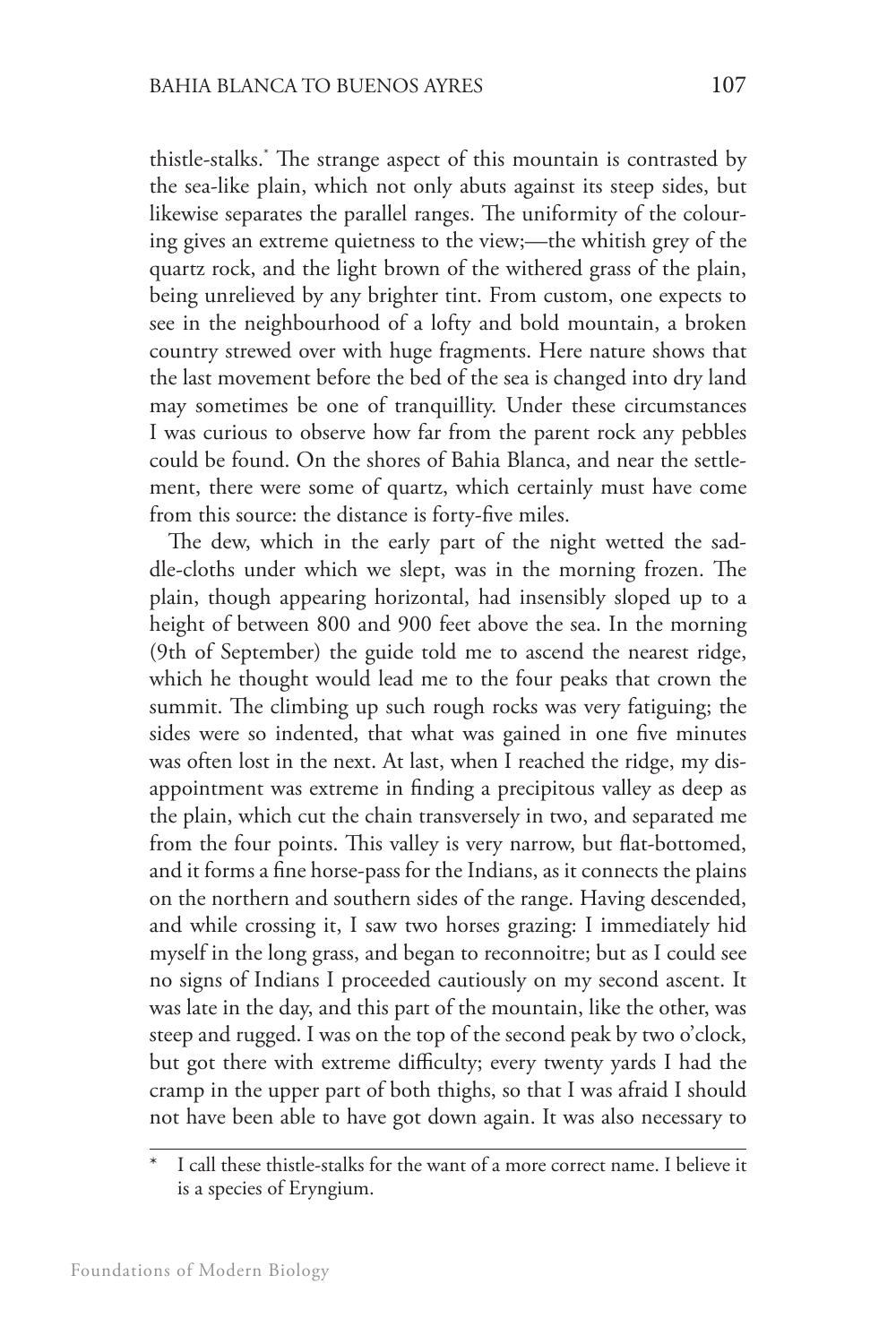return by another road, as it was out of the question to pass over the saddle-back. I was therefore obliged to give up the two higher peaks. Their altitude was but little greater, and every purpose of geology had been answered; so that the attempt was not worth the hazard of any further exertion. I presume the cause of the cramp was the great change in the kind of muscular action, from that of hard riding to that of still harder climbing. It is a lesson worth remembering, as in some cases it might cause much difficulty.

I have already said the mountain is composed of white quartz rock, and with it a little glossy clay-slate is associated. At the height of a few hundred feet above the plain, patches of conglomerate adhered in several places to the solid rock. They resembled in hardness, and in the nature of the cement, the masses which may be seen daily forming on some coasts. I do not doubt these pebbles were in a similar manner aggregated, at a period when the great calcareous formation was depositing beneath the surrounding sea. We may believe that the jagged and battered forms of the hard quartz yet show the effects of the waves of an open ocean.

I was, on the whole, disappointed with this ascent. Even the view was insignificant;—a plain like the sea, but without its beautiful colour and defined outline. The scene, however, was novel, and a little danger, like salt to meat, gave it a relish. That the danger was very little was certain, for my two companions made a good fire—a thing which is never done when it is suspected that Indians are near. I reached the place of our bivouac by sunset, and drinking much maté, and smoking several cigaritos, soon made up my bed for the night. The wind was very strong and cold, but I never slept more comfortably.

*September 10th*.—In the morning, having fairly scudded before the gale, we arrived by the middle of the day at the Sauce posta. On the road we saw great numbers of deer, and near the mountain a guanaco. The plain, which abuts against the Sierra, is traversed by some curious gulleys, of which one was about twenty feet wide, and at least thirty deep; we were obliged in consequence to make a considerable circuit before we could find a pass. We stayed the night at the posta, the conversation, as was generally the case, being about the Indians. The Sierra Ventana was formerly a great place of resort; and three or four years ago there was much fighting there. My guide had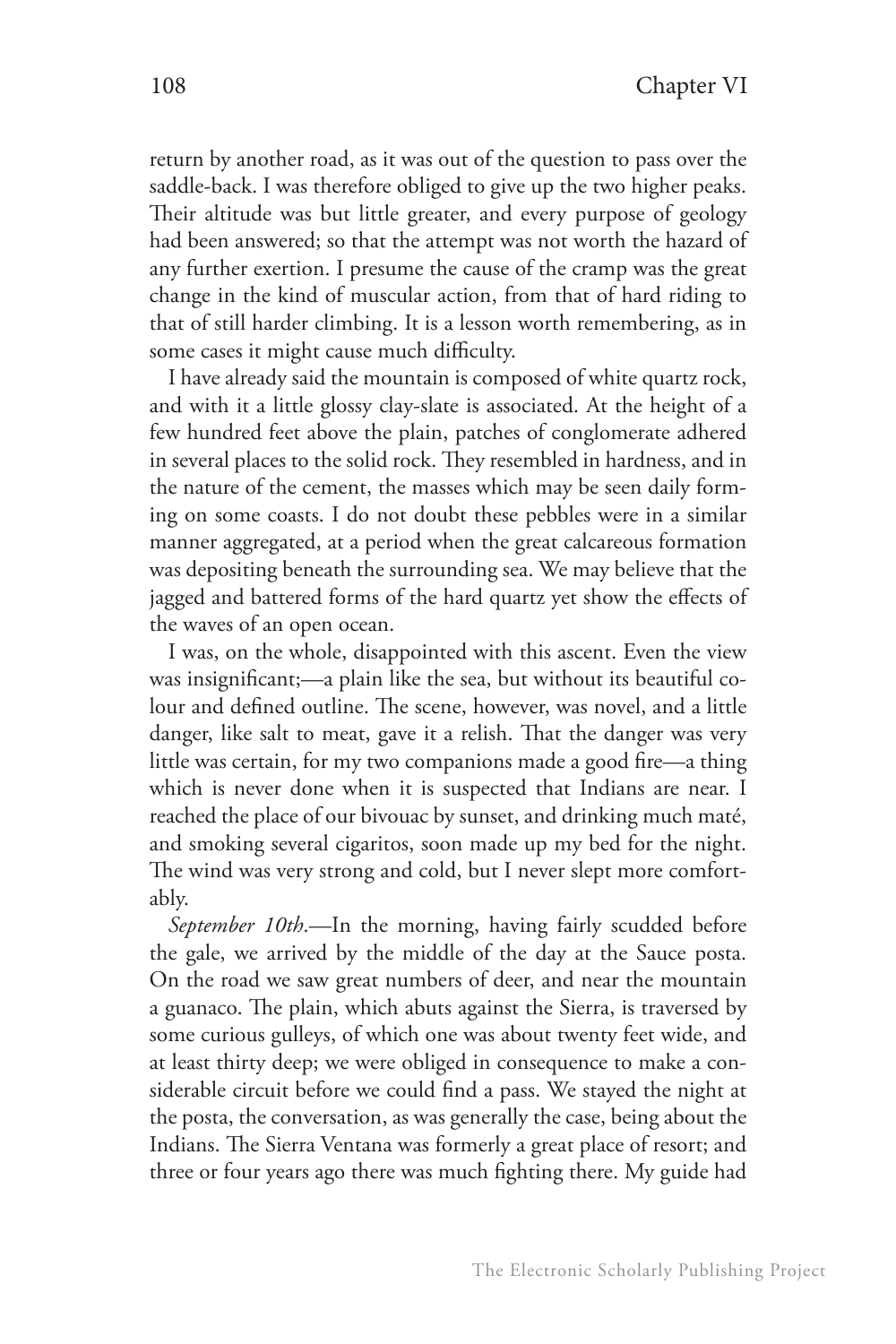been present when many Indians were killed: the women escaped to the top of the ridge, and fought most desperately with great stones; many thus saving themselves.

*September 11th*.—Proceeded to the third posta in company with the lieutenant who commanded it. The distance is called fifteen leagues; but it is only guess-work, and is generally overstated. The road was uninteresting, over a dry grassy plain; and on our left hand at a greater or less distance there were some low hills; a continuation of which we crossed close to the posta. Before our arrival we met a large herd of cattle and horses, guarded by fifteen soldiers; but we were told many had been lost. It is very difficult to drive animals across the plains; for if in the night a puma, or even a fox, approaches, nothing can prevent the horses dispersing in every direction; and a storm will have the same effect. A short time since, an officer left Buenos Ayres with five hundred horses, and when he arrived at the army he had under twenty.

Soon afterwards we perceived by the cloud of dust, that a party of horsemen were coming towards us; when far distant my companions knew them to be Indians, by their long hair streaming behind their backs. The Indians generally have a fillet round their heads, but never any covering; and their black hair blowing across their swarthy faces, heightens to an uncommon degree the wildness of their appearance. They turned out to be a party of Bernantio's friendly tribe, going to a salina for salt. The Indians eat much salt, their children sucking it like sugar. This habit is very different from that of the Spanish Gauchos, who, leading the same kind of life, eat scarcely any: according to Mungo Park,\* it is people who live on vegetable food who have an unconquerable desire for salt. The Indians gave us good-humoured nods as they passed at full gallop, driving before them a troop of horses, and followed by a train of lanky dogs.

September 12th and 13th.—I staid at this posta two days, waiting for a troop of soldiers, which General Rosas had the kindness to send to inform me, would shortly travel to Buenos Ayres; and he advised me to take the opportunity of the escort. In the morning we rode to some neighbouring hills to view the country, and to examine the geology. After dinner the soldiers divided themselves into two parties for a trial of skill with the bolas. Two spears were stuck in the ground

Travels in Africa, p. 233.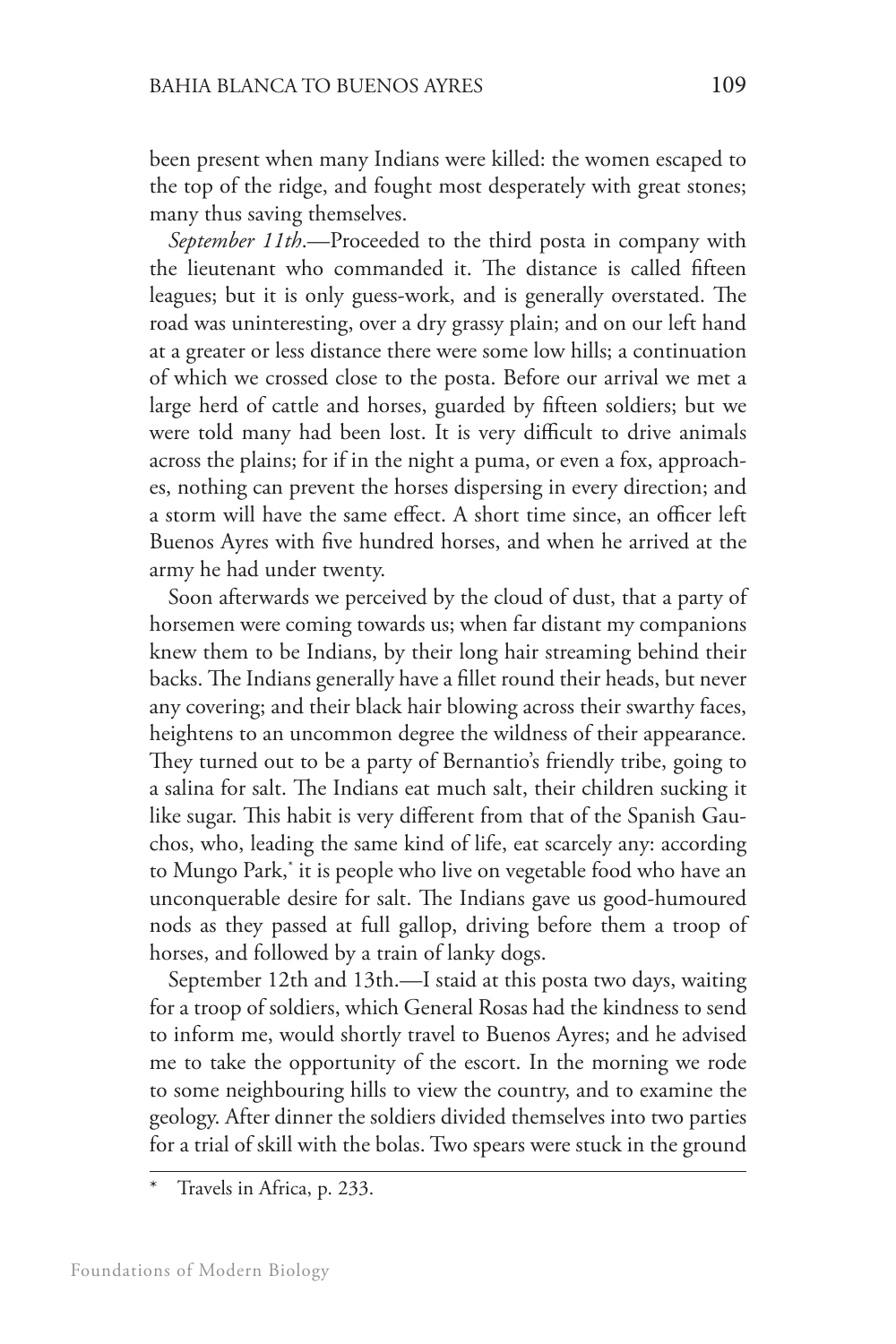thirty-five yards apart, but they were struck and entangled only once in four or five times. The balls can be thrown fifty or sixty yards, but with little certainty. This, however, does not apply to a man on horseback; for when the speed of the horse is added to the force of the arm, it is said, that they can be whirled with effect to the distance of eighty yards. As a proof of their force, I may mention, that at the Falkland Islands, when the Spaniards murdered some of their own countrymen and all the Englishmen, a young friendly Spaniard was running away, when a great tall man, by name Luciano, came at full gallop after him, shouting to him to stop, and saying that he only wanted to speak to him. Just as the Spaniard was on the point of reaching the boat, Luciano threw the balls: they struck him on the legs with such a jerk, as to throw him down and to render him for some time insensible. The man, after Luciano had had his talk, was allowed to escape. He told us that his legs were marked by great weals, where the thong had wound round, as if he had been flogged with a whip. In the middle of the day two men arrived, who brought a parcel from the next posta to be forwarded to the general: so that besides these two, our party consisted this evening of my guide and self, the lieutenant, and his four soldiers. The latter were strange beings; the first a fine young negro; the second half Indian and negro; and the two others nondescripts; namely, an old Chilian miner, the colour of mahogany, and another partly a mulatto; but two such mongrels, with such detestable expressions, I never saw before. At night, when they were sitting round the fire, and playing at cards, I retired to view such a Salvator Rosa scene. They were seated under a low cliff, so that I could look down upon them; around the party were lying dogs, arms, remnants of deer and ostriches; and their long spears were stuck in the turf. Further in the dark background, their horses were tied up, ready for any sudden danger. If the stillness of the desolate plain was broken by one of the dogs barking, a soldier, leaving the fire, would place his head close to the ground, and thus slowly scan the horizon. Even if the noisy teru-tero uttered its scream, there would be a pause in the conversation, and every head, for a moment, a little inclined.

What a life of misery these men appear to us to lead! They were at least ten leagues from the Sauce posta, and since the murder committed by the Indians, twenty from another. The Indians are supposed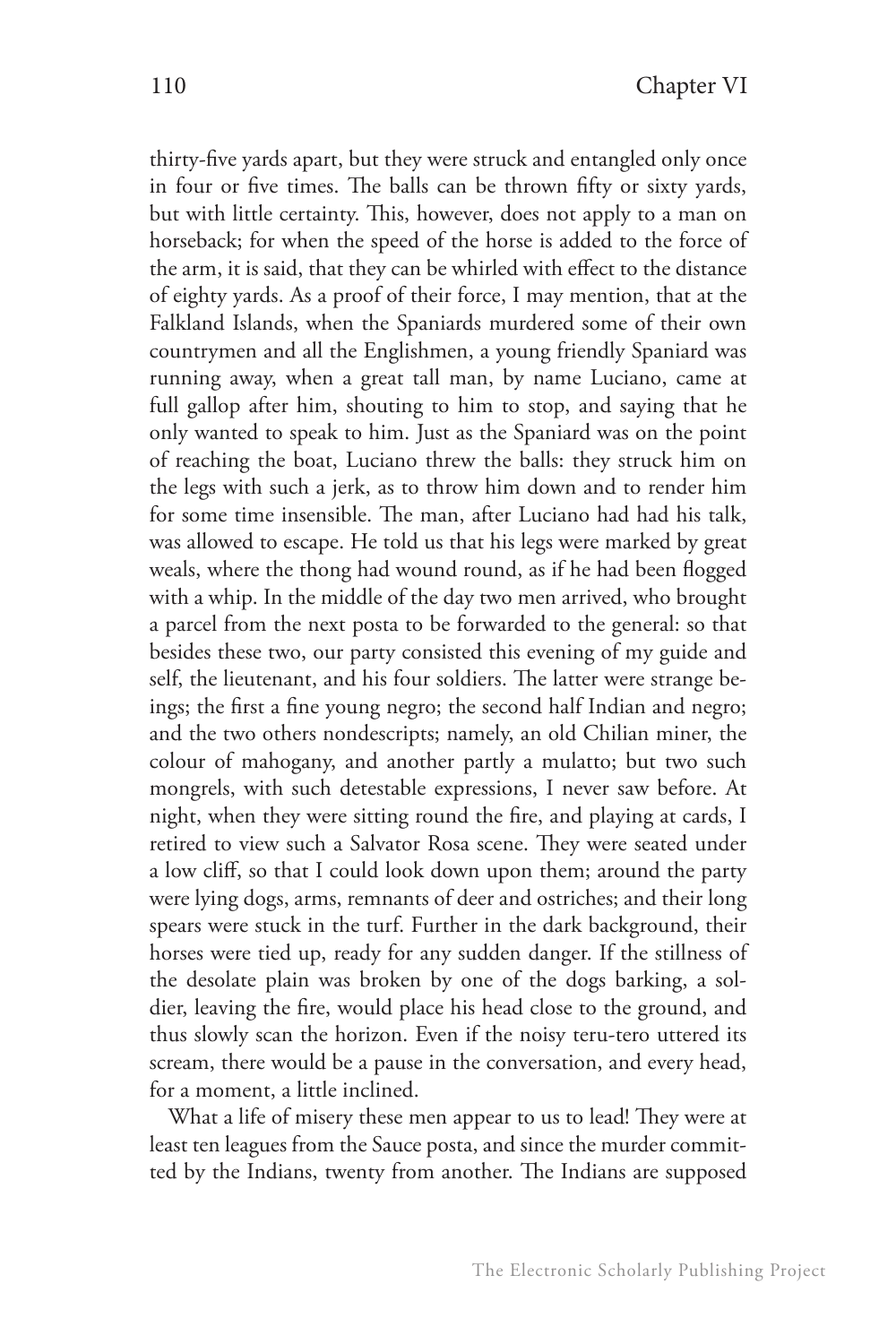to have made their attack in the middle of the night; for very early in the morning after the murder, they were luckily seen approaching this posta. The whole party here, however, escaped, together with the troop of horses; each one taking a line for himself, and driving with him as many animals as he was able to manage.

The little hovel, built of thistle-stalks, in which they slept, neither kept out the wind or rain; indeed in the latter case the only effect the roof had, was to condense it into larger drops. They had nothing to eat excepting what they could catch, such as ostriches, deer, armadilloes, &c., and their only fuel was the dry stalks of a small plant, somewhat resembling an aloe. The sole luxury which these men enjoyed was smoking the little paper cigars, and sucking maté. I used to think that the carrion vultures, man's constant attendants on these dreary plains, while seated on the little neighbouring cliffs, seemed by their very patience to say, "Ah! when the Indians come we shall have a feast."

In the morning we al sallied forth to hunt, and although we had not much success, there were some animated chaces. Soon after starting the party separated, and so arranged their plans, that at a certain time of the day (in guessing which they show much skill) they should all meet from different points of the compass on a plain piece of ground, and thus drive together the wild animals. One day I went out hunting at Bahia Blanca, but the men there merely rode in a crescent, each being about a quarter of a mile apart from the other. A fine male ostrich being turned by the headmost riders, tried to escape on one side. The Gauchos pursued at a reckless pace, twisting their horses about with the most admirable command, and each man whirling the balls round his head. At length the foremost threw them, revolving through the air: in an instant the ostrich rolled over and over, its legs fairly lashed together by the thong.

The plains abound with three kinds of partridge,\* two of which are as large as hen pheasants. Their destroyer, a small and pretty fox, was also singularly numerous; in the course of the day we could not have seen less than forty or fifty. They were generally near their earths, but the dogs killed one. When we returned to the posta, we found two of the party returned who had been hunting by themselves. They had

<sup>\*</sup> Two species of Tinamus, and *Eudromia elegans* of A. d'Orbigny, which can only be called a partridge with regard to its habits.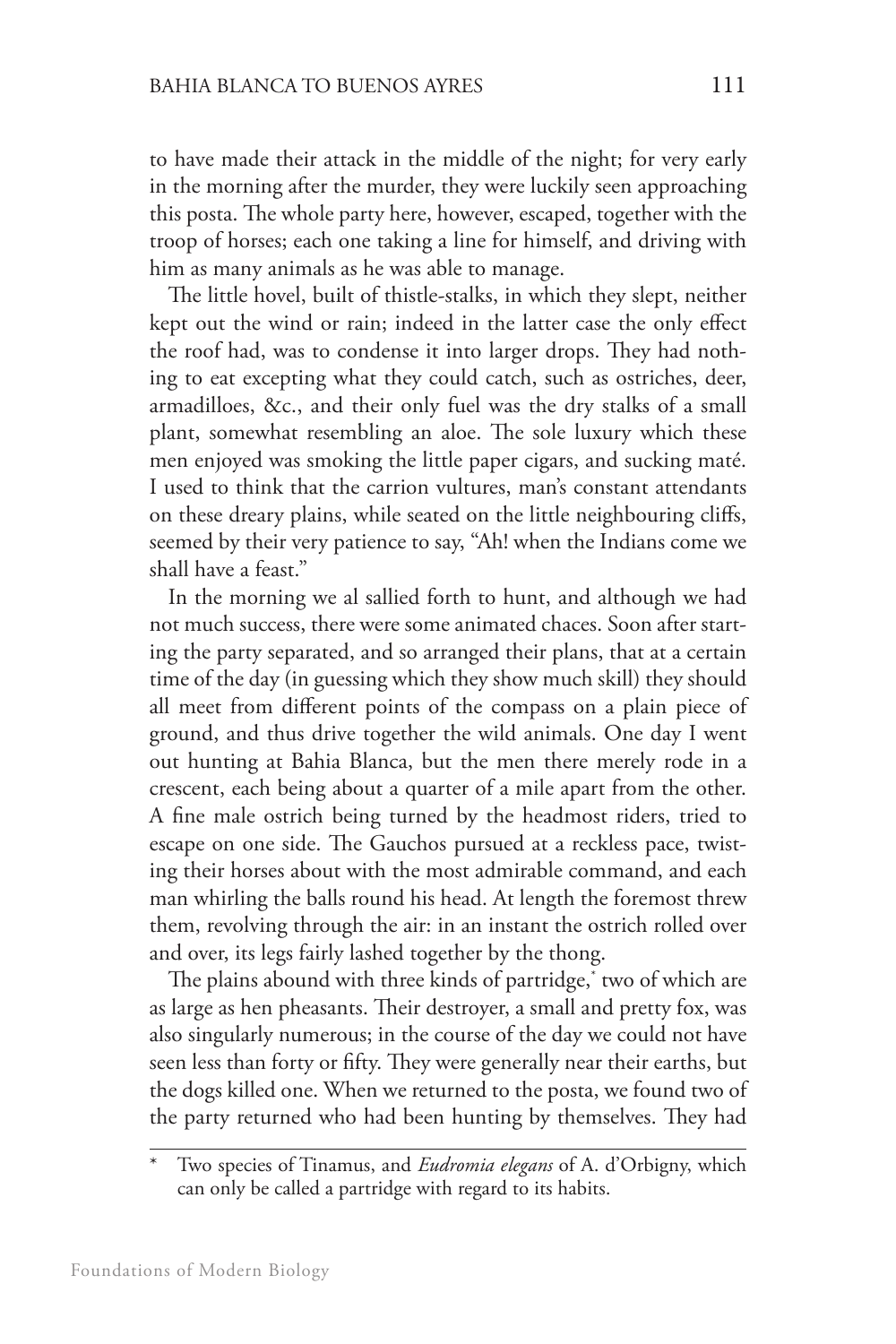killed a puma, and had found an ostrich's nest with twenty-seven eggs in it. Each of these is said to equal in weight eleven hens' eggs; so that we obtained from this one nest as much food as 297 hens' eggs would have given.

*September 14th.*—As the soldiers belonging to the next posta meant to return, and we should together make a party of five, and all armed, I determined not to wait for the expected troops. My host, the lieutenant, pressed me much to stop. As he had been very obliging—not only providing me with food, but lending me his private horses—I wanted to make him some remuneration. I asked my guide whether I might do so, but he told me certainly not; that the only answer I should receive, probably would be, "We have meat for the dogs in our country, and therefore do not grudge it to a Christian." It must not be supposed that the rank of lieutenant in such an army would at all prevent the acceptance of payment: it was only the high sense of hospitality, which every traveller is bound to acknowledge as nearly universal throughout these provinces. After galloping some leagues, we came to a low swampy country, which extends for nearly eighty miles northward, as far as the Sierra Tapalguen. In some parts there were fine damp plains, covered with grass, while others had a soft, black, and peaty soil. There were also many extensive but shallow lakes, and large beds of reeds. The country on the whole resembled the better parts of the Cambridgeshire fens. At night we had some difficulty in finding, amidst the swamps, a dry place for our bivouac.

*September 15th*.—Rose very early in the morning, and shortly after passed the posta where the Indians had murdered the five soldiers. The officer had eighteen chuzo wounds in his body. By the middle of the day, after a hard gallop, we reached the fifth posta: on account of some difficulty in procuring horses we stayed there the night. As this point was the most exposed on the whole line, twenty-one soldiers were stationed here; at sunset they returned from hunting, bringing with them seven deer, three ostriches, and many armadilloes and partridges. When riding through the country, it is a common practice to set fire to the plain; and hence at night, as on this occasion, the horizon was illuminated in several places by brilliant conflagrations. This is done partly for the sake of puzzling any stray Indians, but chiefly for improving the pasture. In grassy plains unoccupied by the larger ruminating quadrupeds, it seems necessary to remove the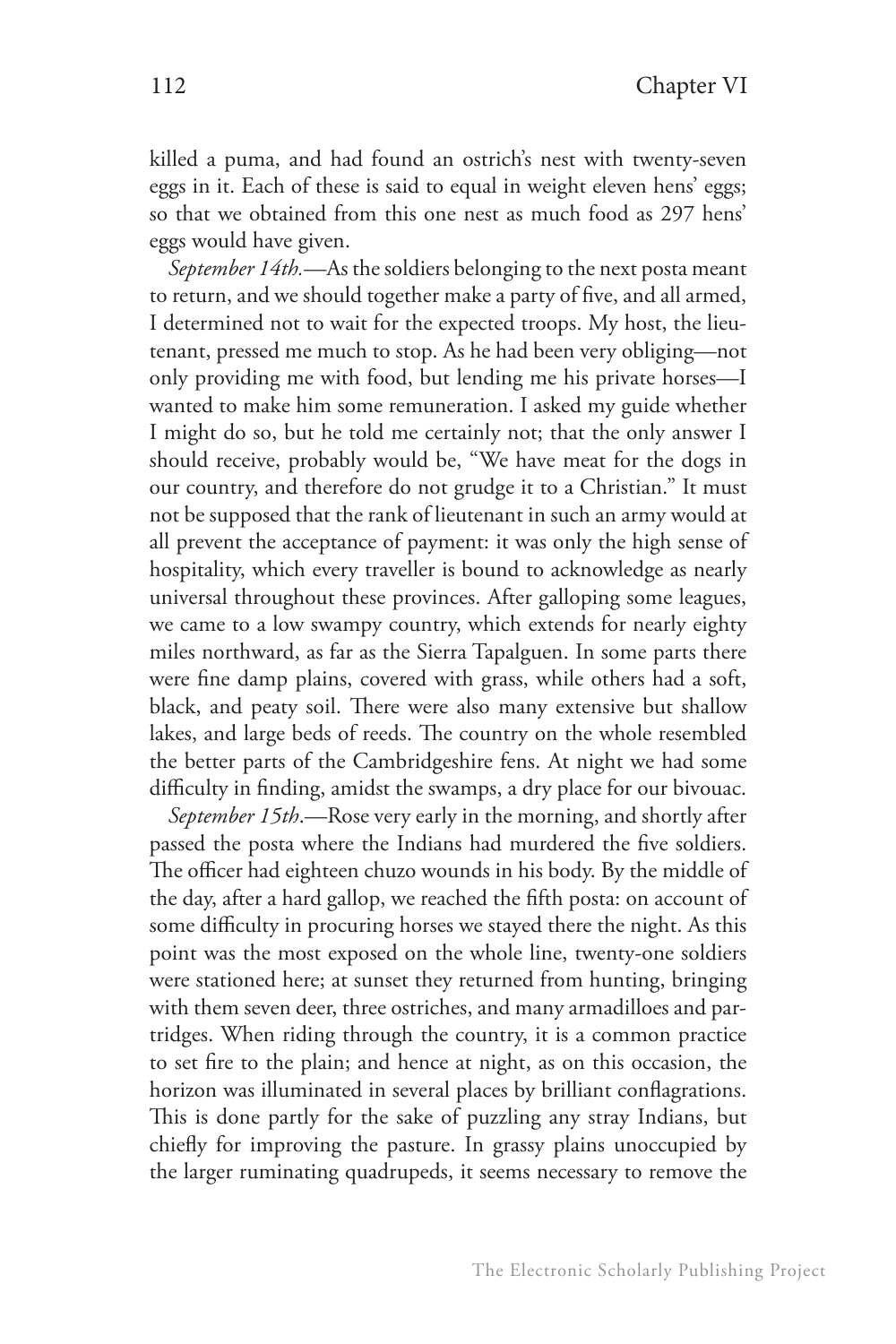superfluous vegetation by fire, so as to render the new year's growth serviceable.

The rancho at this place did not boast even of a roof, but merely consisted of a ring of thistle-stalks, to break the force of the wind. It was situated on the borders of an extensive but shallow lake, swarming with wild fowl, among which the black-necked swan was conspicuous.

The kind of plover, which appears as if mounted on stilts, (Himantopus nigricollis) is here common in flocks of considerable size. It has been wrongfully accused of inelegance; when wading about in shallow water, which is its favourite resort, its gait is far from awkward. These birds in a flock utter a noise, that singularly resembles the cry of a pack of small dogs in full chace: waking in the night, I have more than once been for a moment startled at the distant sound. The teru-tero (Vanellus cayanus) is another bird, which often disturbs the stillness of the night. In appearance and habits it resembles in many respects our peewits; its wings, however, are armed with sharp spurs, like those on the legs of the common cock. As our peewit takes its name from the sound of its voice, so does the teru-tero. While riding over the grassy plains, one is constantly pursued by these birds, which appear to hate mankind, and I am sure deserve to be hated for their never-ceasing, unvaried, harsh screams. To the sportsman they are most annoying, by telling every other bird and animal of his approach: to the traveller in the country, they may possibly, as Molina says, do good, by warning him of the midnight robber. During the breeding season, they attempt, like our peewits, by feigning to be wounded, to draw away from their nests dogs and other enemies. The eggs of this bird are esteemed a great delicacy.

*September 16th.*—To the seventh posta at the foot of the Sierra Tapalguen. The country was quite level, with a coarse herbage and a soft peaty soil. The hovel was here remarkably neat, the posts and rafters being made of about a dozen dry thistle-stalks bound together with thongs of hide; and by the support of these Ionic-like columns, the roof and sides were thatched with reeds. We were here told a fact, which I would not have credited, if I had not had partly ocular proof of it; namely, that, during the previous night, hail as large as small apples, and extremely hard, had fallen with such violence, as to kill the greater number of the wild animals. One of the men had al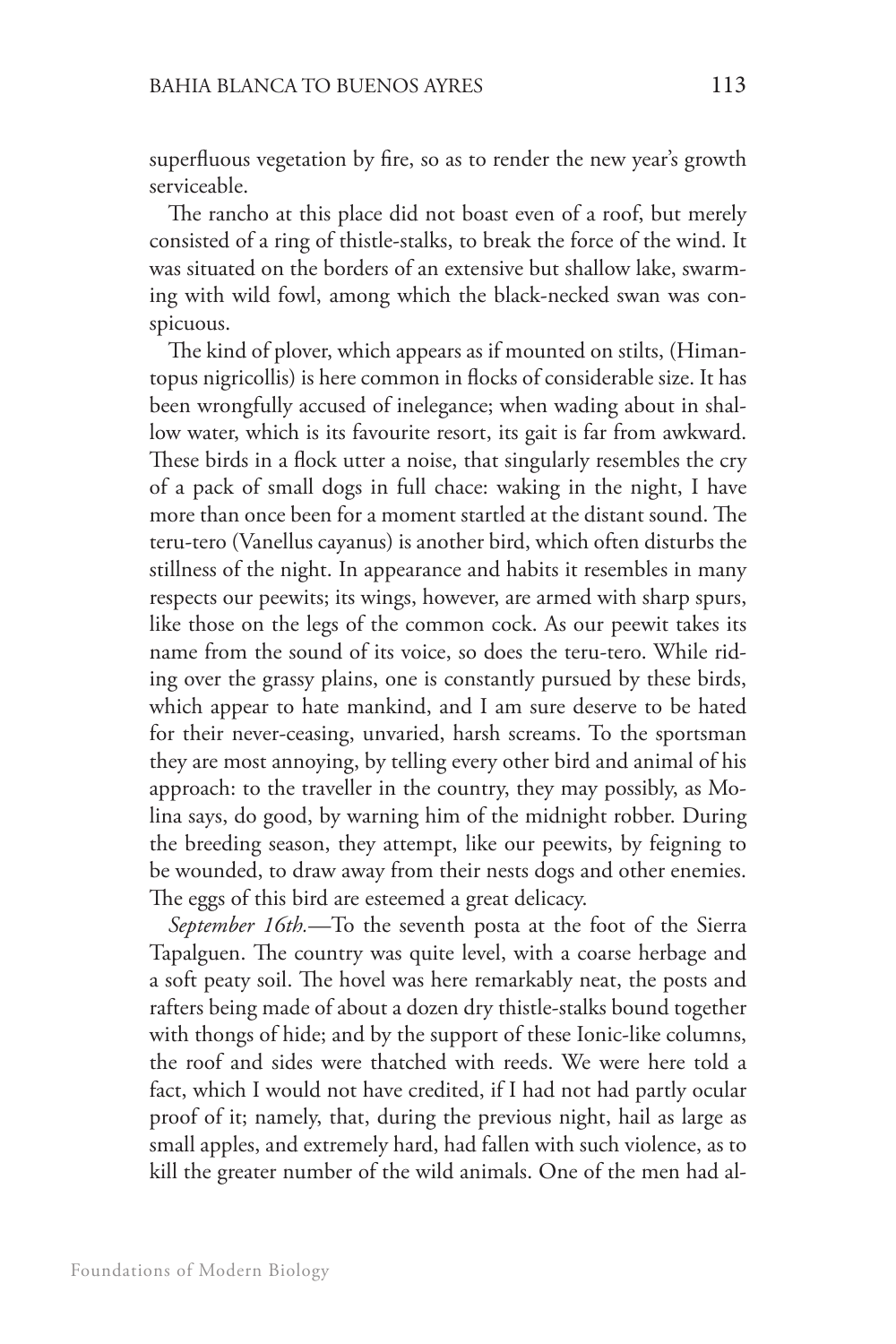ready found thirteen deer (Cervus campestris) lying dead, and I saw their *fresh* hides; another of the party, a few minutes after my arrival, brought in seven more. Now I well know, that one man without dogs could hardly have killed seven deer in a week. The men believed they had seen about fifteen dead ostriches (part of one of which we had for dinner); and they said that several were running about evidently blind in one eye. Numbers of smaller birds, as ducks, hawks, and partridges, were killed. I saw one of the latter with a black mark on its back, as if it had been struck with a paving-stone. A fence of thistle-stalks round the hovel was nearly broken down, and my informer, putting his head out to see what was the matter, received a severe cut, and now wore a bandage. The storm was said to have been of limited extent: we certainly saw from our last night's bivouac a dense cloud and lightning in this direction. It is marvellous how such strong animals as deer could thus have been killed; but I have no doubt, from the evidence I have given, that the story is not in the least exaggerated. I am glad, however, to have its credibility supported by the Jesuit Drobrizhoffer,\* who, speaking of a country much to the northward, says, hail fell of an enormous size and killed vast numbers of cattle: the Indians hence called the place *Lalegraicavalca*, meaning "the little white things." Dr. Malcolmson, also, informs me that he witnessed in 1831 in India, a hail-storm, which killed numbers of large birds and much injured the cattle. These hail-stones were flat, and one was ten inches in circumference, and another weighed two ounces. They ploughed up a gravel-walk like musket-balls, and passed through glass-windows, making round holes, but not cracking them.

Having finished our dinner of hail-stricken meat, we crossed the Sierra Tapalguen; a low range of hills, a few hundred feet in height, which commences at Cape Corrientes. The rock in this part is pure quartz; further eastward I understand it is granitic. The hills are of a remarkable form; they consist of flat patches of table-land, surrounded by low perpendicular cliffs, like the outliers of a sedimentary deposit. The hill which I ascended was very small, not above a couple of hundred yards in diameter; but I saw others larger. One which goes by the name of the "Corral," is said to be two or three miles in diameter, and encompassed by perpendicular cliffs between thirty and forty feet high, excepting at one spot, where the entrance

History of the Abipones, vol. ii. p. 6.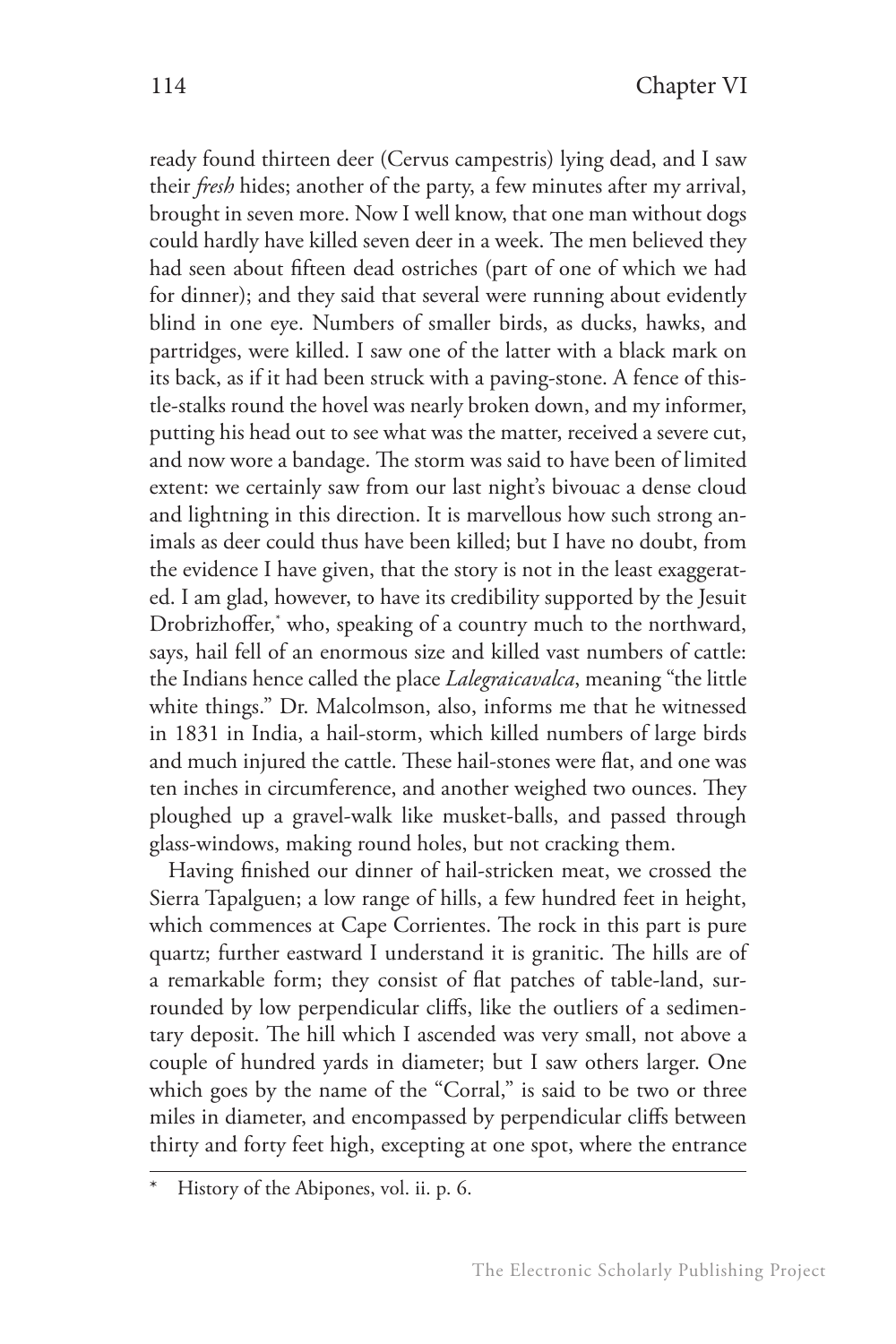lies. Falconer\* gives a curious account of the Indians driving troops of wild horses into it, and then by guarding the entrance, keeping them secure. I have never heard of any other instance of table-land in a formation of quartz, and which, in the hill I examined, had neither cleavage nor stratification. I was told that the rock of the "Corral" was white, and would strike fire.

We did not reach the posta on the Rio Tapalguen till after it was dark. At supper, from something which was said, I was suddenly struck with horror at thinking that I was eating one of the favourite dishes of the country, namely, a half-formed calf, long before its proper time of birth. It turned out to be Puma; the meat is very white, and remarkably like veal in taste. Dr. Shaw was laughed at for stating that "the flesh of the lion is in great esteem, having no small affinity with veal, both in colour, taste, and flavour." Such certainly is the case with the Puma. The Gauchos differ in their opinion, whether the Jaguar is good eating, but are unanimous in saying that cat is excellent.

*September 17th.—*We followed the course of the Rio Tapalguen, through a very fertile country, to the ninth posta. Tapalguen itself, or the town of Tapalguen, if it may be so called, consists of a perfectly level plain, studded over, as far as the eye can reach, with the toldos, or oven-shaped huts of the Indians. The families of the friendly Indians, who were fighting on the side of Rosas, resided here. We met and passed many young Indian women, riding by two or three together on the same horse: they, as well as many of the young men, were strikingly handsome,—their fine ruddy complexions being the picture of health. Besides the toldos, there were three ranchos; one inhabited by the Commandant, and the two others by Spaniards with small shops.

We were here able to buy some biscuit. I had now been several days without tasting any thing besides meat: I did not at all dislike this new regimen; but I felt as if it would only have agreed with me with hard exercise. I have heard that patients in England, when desired to confine themselves exclusively to an animal diet, even with the hope of life before their eyes, have hardly been able to endure it. Yet the Gaucho in the Pampas, for months together, touches nothing but beef. But they eat, I observe, a very large proportion of fat, which is

Falconer's Patagonia, p. 70.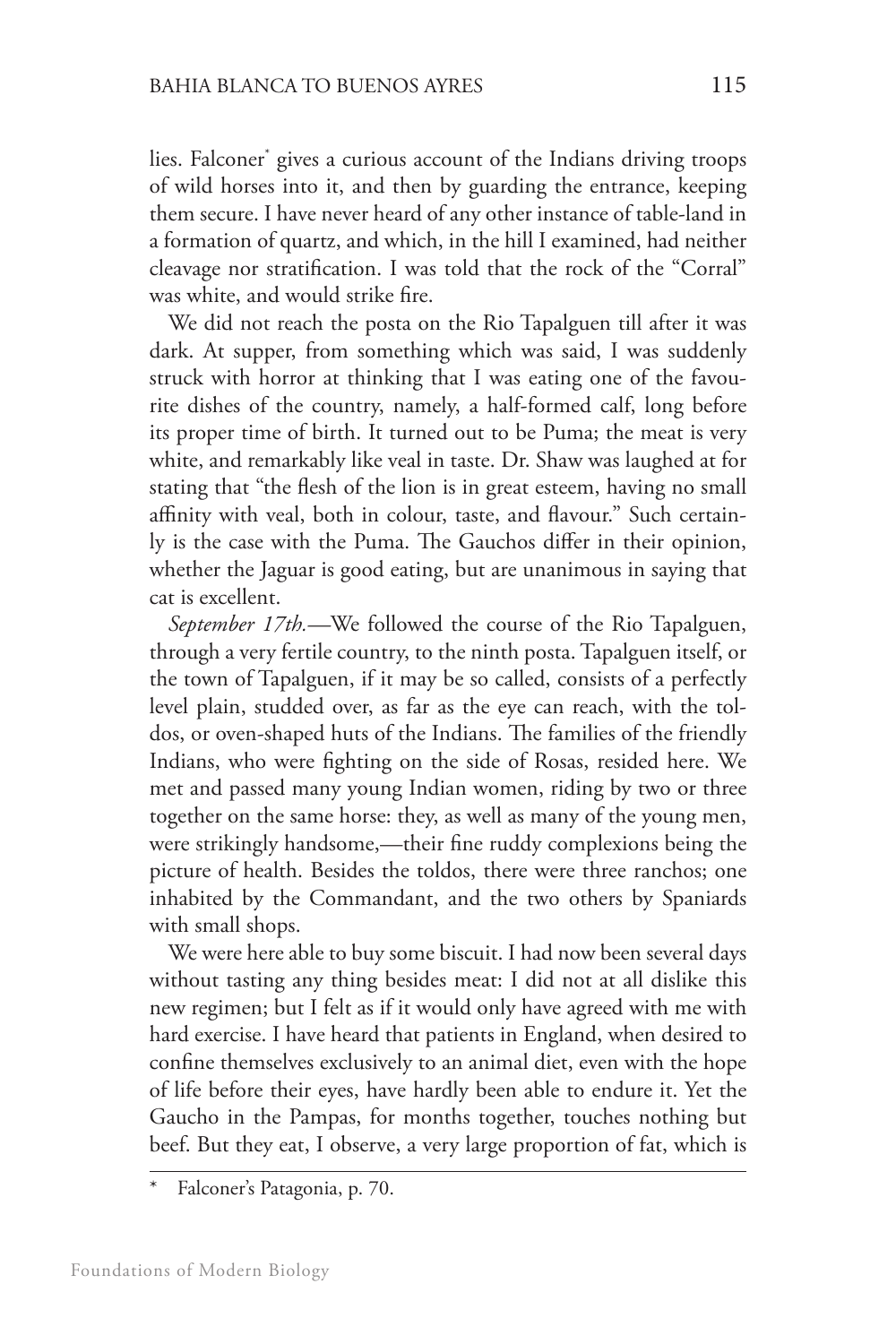of a less animalized nature; and they particularly dislike dry meat, such as that of the Agouti. Dr. Richardson,\* also, has remarked, "that when people have fed for a long time solely upon lean animal food, the desire for fat becomes so insatiable, that they can consume a large quantity of unmixed and even oily fat without nausea:" this appears to me a curious physiological fact. It is, perhaps, from their meat regimen that the Gauchos, like other carnivorous animals, can abstain long from food. I was told that at Tandeel, some troops voluntarily pursued a party of Indians for three days, without eating or drinking.

We saw in the shops many articles, such as horsecloths, belts, and garters, woven by the Indian women. The patterns were very pretty, and the colours brilliant; the workmanship of the garters was so good that an English merchant at Buenos Ayres maintained they must have been manufactured in England, till he found the tassels had been fastened by split sinew.

*September 18th*.—We had a very long ride this day. At the twelfth posta, which is seven leagues south of the Rio Salado, we came to the first estancia with cattle and white women. Afterwards we had to ride for many miles through a country flooded with water above our horses' knees. By crossing the stirrups, and riding Arab-like with our legs bent up, we contrived to keep tolerably dry. It was nearly dark when we arrived at the Salado; the stream was deep, and about forty yards wide; in summer, however, its bed becomes almost dry, and the little remaining water nearly as salt as that of the sea. We slept at one of the great estancias of General Rosas. It was fortified, and of such an extent, that arriving in the dark I thought it was a town and fortress. In the morning we saw immense herds of cattle, the general here having seventy-four square leagues of land. Formerly nearly three hundred men were employed about this estate, and they defied all the attacks of the Indians.

*September 19th*.—Passed the Guardia del Monte. This is a nice scattered little town, with many gardens, full of peach and quince trees. The plain here looked like that around Buenos Ayres; the turf being short and bright green, with beds of clover and thistles, and with bizcacha holes. I was very much struck with the marked change in the aspect of the country after having crossed the Salado. From a coarse herbage we passed on to a carpet of fine green verdure. I at

Fauna Boreali-Americana, vol. i. p. 35.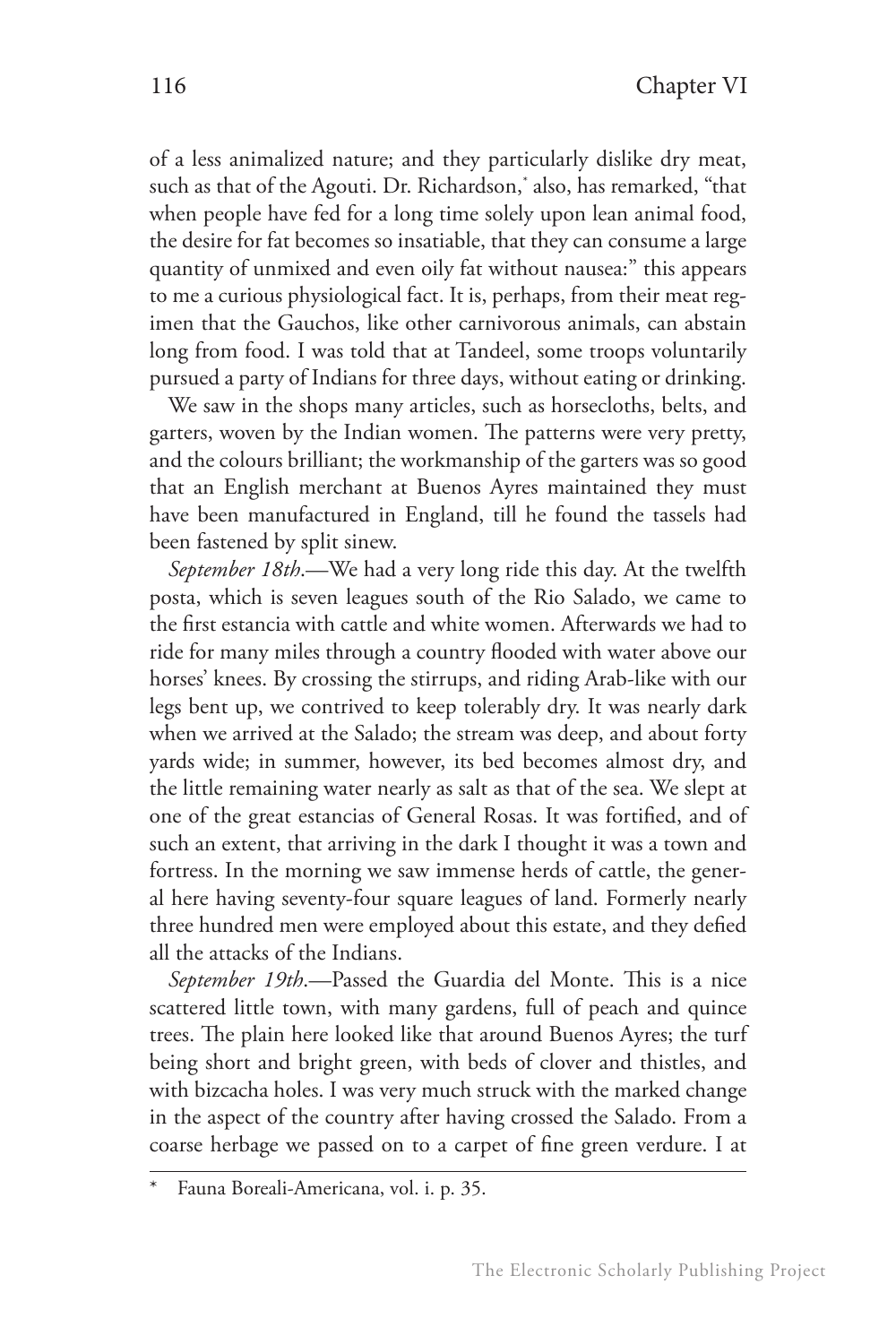first attributed this to some change in the nature of the soil, but the inhabitants assured me that here, as well as in Banda Oriental, where there is as great a difference between the country around Monte Video and the thinly-inhabited savannahs of Colonia, the whole was to be attributed to the manuring and grazing of the cattle. Exactly the same fact has been observed in the prairies\* of North America, where coarse grass, between five and six feet high, when grazed by cattle, changes into common pasture land. I am not botanist enough to say whether the change here is owing to the introduction of new species, to the altered growth of the same, or to a difference in their proportional numbers. Azara has also observed with astonishment this change: he is likewise much perplexed by the immediate appearance of plants not occurring in the neighbourhood, on the borders of any track that leads to a newly-constructed hovel. In another part he says,† "ces chevaux (sauvages) ont la manie de préférer les chemins, et le bord des routes pour déposer leurs excrémens, dont on trouve des monceaux dans ces endroits." Does this not partly explain the circumstance? We thus have lines of richly-manured land serving as channels of communication across wide districts.

Near the Guardia we find the southern limit of two European plants, now become extraordinarily common. The fennel in great profusion covers the ditch-banks in the neighbourhood of Buenos Ayres, Monte Video, and other towns. But the cardoon (Cynara cardunculus)‡ has a far wider range: it occurs in these latitudes on both sides of the Cordillera, across the continent. I saw it in unfrequented

See Mr. Atwater's account of the Prairies, in Silliman's N. A. Journal, vol. i. p. 117.

<sup>†</sup> Azara's Voyage, vol. i. p. 373.

<sup>‡</sup> M. A. d'Orbigny (vol. i. p. 474) says that the cardoon and artichoke are both found wild. Dr. Hooker (Botanical Magazine, vol. lv. p. 2862), has described a variety of the Cynara from this part of South America under the name of *inermis*. He states that botanists are now generally agreed that the cardoon and the artichoke are varieties of one plant. I may add, that an intelligent farmer assured me that he had observed in a deserted garden some artichokes changing into the common cardoon. Dr. Hooker believes that Head's vivid description of the thistle of the Pampas applies to the cardoon; but this is a mistake. Captain Head referred to the plant, which I have mentioned a few lines lower down, under the title of giant thistle. Whether it is a true thistle, I do not know; but it is quite different from the cardoon; and more like a thistle properly so called.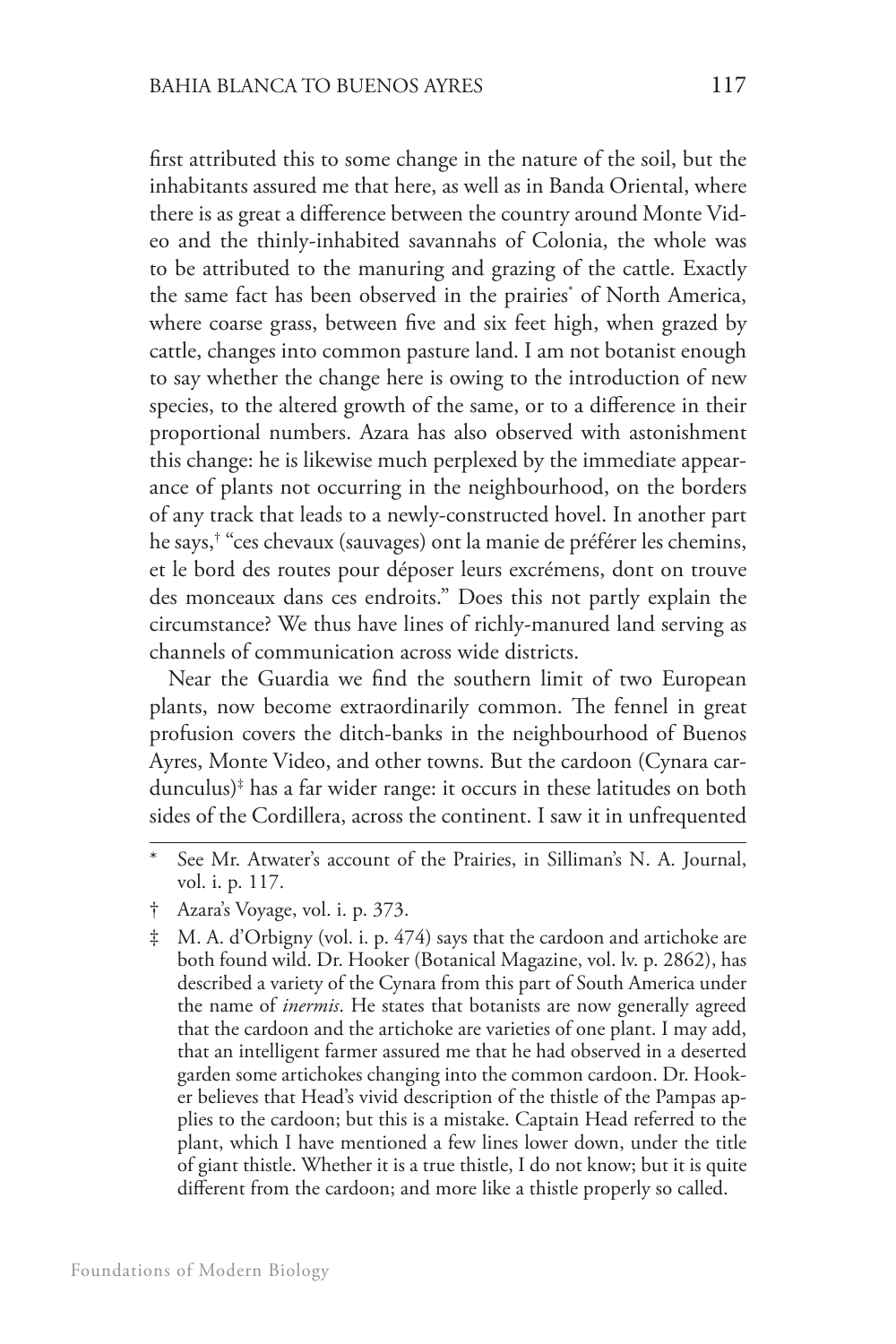spots in Chile, Entre Rios, and Banda Oriental. In the latter country alone, very many (probably several hundred) square miles are covered by one mass of these prickly plants, and are impenetrable by man or beast. Over the undulating plains, where these great beds occur, nothing else can now live. Before their introduction, however, the surface must have supported, as in other parts, a rank herbage. I doubt whether any case is on record of an invasion on so grand a scale of one plant over the aborigines. As I have already said, I nowhere saw the cardoon south of the Salado; but it is probable that in proportion as that country becomes inhabited, the cardoon will extend its limits. The case is different with the giant thistle (with variegated leaves) of the Pampas, for I met with it in the valley of the Sauce. According to the principles so well laid down by Mr. Lyell, few countries have undergone more remarkable changes, since the year 1535, when the first colonist of La Plata landed with seventy-two horses. The countless herds of horses, cattle, and sheep, not only have altered the whole aspect of the vegetation, but they have almost banished the guanaco, deer, and ostrich. Numberless other changes must likewise have taken place; the wild pig in some parts probably replaces the peccari; packs of wild dogs may be heard howling on the wooded banks of the less frequented streams; and the common cat, altered into a large and fierce animal, inhabits rocky hills. As M. d'Orbigny has remarked, the increase in numbers of the carrion-vulture, since the introduction of the domestic animals, must have been infinitely great; and we have given reasons for believing that they have extended their southern range. No doubt many plants, besides the cardoon and fennel, are naturalized; thus the islands near the mouth of the Parana, are thickly clothed with peach and orange trees, springing from seeds carried there by the waters of the river.

While changing horses at the Guardia several people questioned us much about the army,—I never saw any thing like the enthusiasm for Rosas, and for the success of the "most just of all wars, because against barbarians." This expression, it must be confessed, is very natural, for till lately, neither man, woman, nor horse, was safe from the attacks of the Indians. We had a long day's ride over the same rich green plain, abounding with various flocks, and with here and there a solitary estancia, and its one *ombu* tree. In the evening it rained heavily: on arriving at a post-house we were told by the owner that if we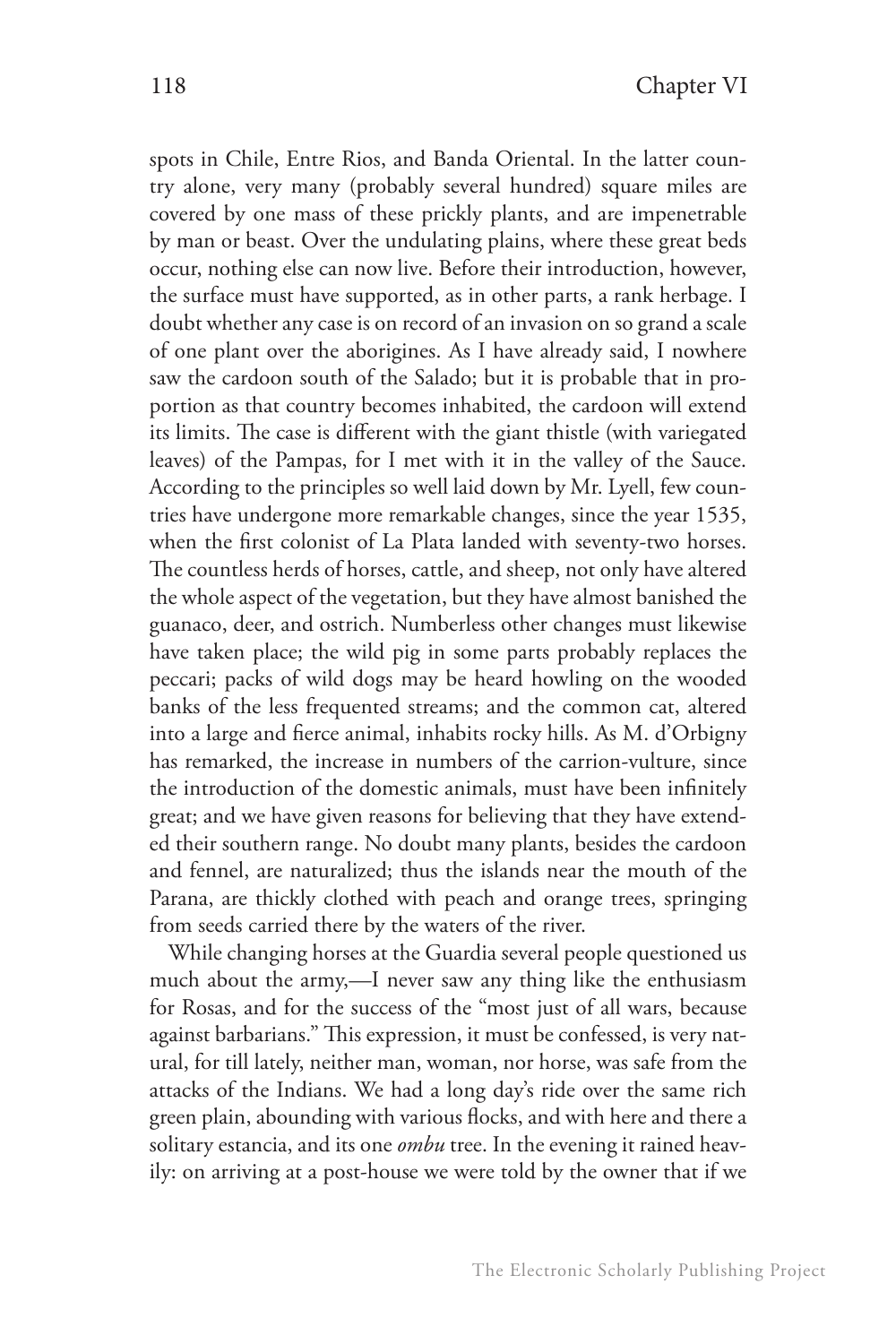had not a regular passport we must pass on, for there were so many robbers he would trust no one. When he read, however, my passport, which began with "El Naturalista Don Carlos," his respect and civility were as unbounded as his suspicions had been before. What a naturalist might be, neither he nor his countrymen, I suspect, had any idea; but probably my title lost nothing of its value from that cause.

*September 20th*.—We arrived by the middle of the day at Buenos Ayres. The outskirts of the city looked quite pretty, with the agave hedges, and groves of olive, peach, and willow trees, all just throwing out their fresh green leaves. I rode to the house of Mr. Lumb, an English merchant, to whose kindness and hospitality, during my stay in the country, I was greatly indebted.

The city of Buenos Ayres is large;\* and I should think one of the most regular in the world. Every street is at right angles to the one it crosses, and the parallel ones being equidistant, the houses are collected into solid squares of equal dimensions, which are called quadras. On the other hand, the houses themselves are hollow squares; all the rooms opening into a neat little courtyard. They are generally only one story high, with flat roofs, which are fitted with seats, and are much frequented by the inhabitants in summer. In the centre of the town is the Plaza, where the public offices, fortress, cathedral, &c., stand. Here also, the old viceroys, before the revolution, had their palaces. The general assemblage of buildings possesses considerable architectural beauty, although none individually can boast of any.

The great *corral*, where the animals are kept for slaughter to supply food to this beef-eating population, is one of the spectacles best worth seeing. The strength of the horse as compared to that of the bullock is quite astonishing: a man on horseback having thrown his lazo round the horns of a beast, can drag it any where he chooses. The animal ploughing up the ground with outstretched legs, in vain efforts to resist the force, generally dashes at full speed to one side; but the horse immediately turning to receive the shock, stands so firmly that the bullock is almost thrown down, and it is surprising that their necks are not broken. The struggle is not, however, one of fair strength; the horse's girth being matched against the bullock's

It is said to contain 60,000 inhabitants. Monte Video, the second town of importance on the banks of the Plata, has 15,000.